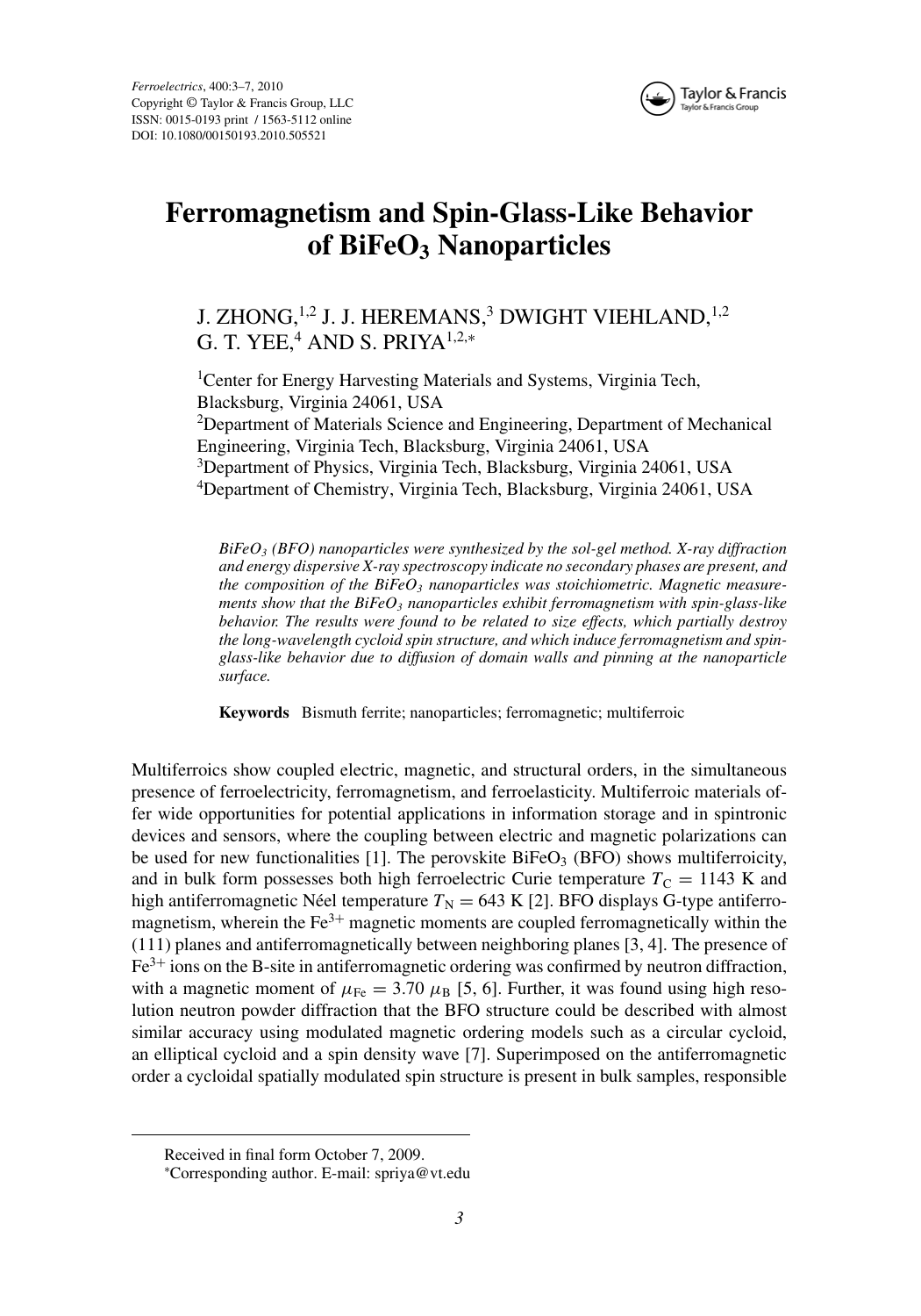#### *4 J. Zhong et al.*

for a cancellation of the macroscopic magnetization [8]. The axis of spin alignment precesses through the crystal, and the resulting helical spin structure has a long wavelength, of 62 nm, incommensurate with the lattice spacing [9, 10]. The cycloidal spin modulation is thought to result in zero linear magnetoelectric coupling in single-crystals; however, it could be absent in strained films or nanoparticles. As a result, weak ferromagnetism has been suggested experimentally [11–14], and also theoretically predicted [8], in thin films.

Current research on understanding the magnetic behavior of BFO is focused on bulk materials and thin films with few results published on nanoparticles. It is recognized that size effects can induce unique phenomena and provide information to help elucidate fundamental material behavior. For example, the spin structure in constrained BFO thin films appears to differ from that of bulk BFO, where the cycloidal spin modulation may be absent due to strain. Thus, our focus lies on understanding the magnetic behavior of the BFO nanoparticles obtained in this work.

The BFO nanoparticles were synthesized by the sol-gel method. Bismuth nitrate  $(Bi(NO<sub>3</sub>)<sub>3</sub>·5H<sub>2</sub>O)$  and iron nitrate  $(Fe(NO<sub>3</sub>)<sub>3</sub>·9H<sub>2</sub>O)$  in stoichiometric proportions (1:1) molar ratio) were dissolved in 2-methoxyethanol  $(C_3H_8O_2)$ . The solution was adjusted to a pH value of 4–5 by adding 2-methoxyethanol and nitric acid. This mixture was stirred for 30 minutes at room temperature to obtain the sol, which was then kept at  $80^{\circ}$ C for 96 hours to form the dried gel powder. The dried powder was calcined in temperature range of  $400-600^{\circ}$ C for 1–3 h in air. The optimal calcination temperature and time for the BFO nanoparticles reported on here, was  $450^{\circ}$ C for 2 hours. The structure and morphology of BFO nanoparticles were investigated by powder X-ray diffraction (XRD), and scanning electron microscopy (SEM). For magnetic measurements, superconducting quantum interference device (SQUID) magnetometry was used.

Figure 1 contains the XRD pattern of the synthesized BFO nanoparticles, for which a single-phase perovskite structure is apparent. The (111) peak-splitting indicate a rhombohedral structure for the nanoparticles, consistent with the reported structure of BFO ceramics [15]. A SEM micrograph of a BFO nanoparticle assembly is depicted in Fig. 2, revealing a spherical morphology with average particle size of 20 nm.



**Figure 1.** Powder X-ray diffraction pattern of the as-synthesized BiFeO<sub>3</sub> nanoparticles.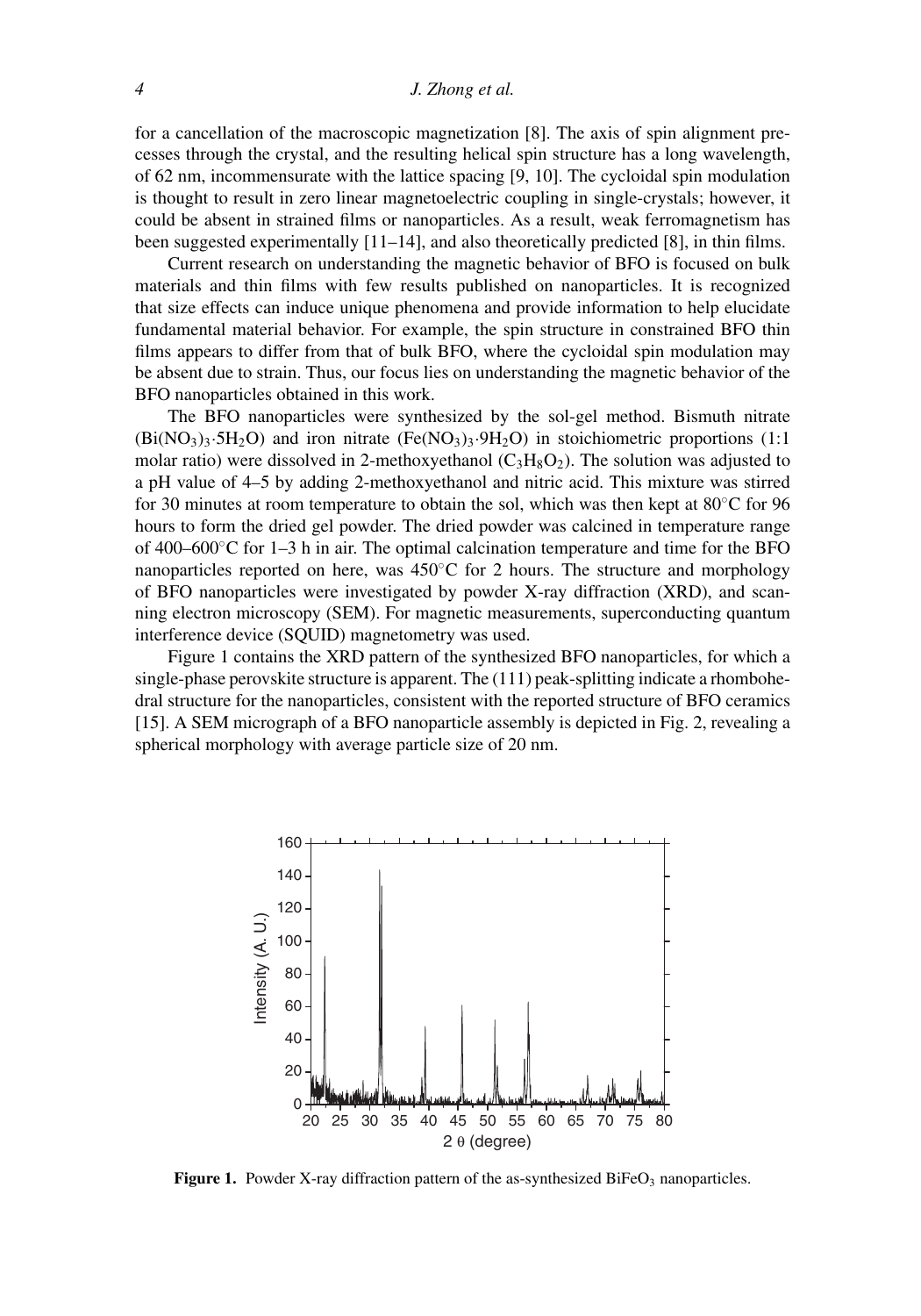

Figure 2. Scanning electron micrograph of the BiFeO<sub>3</sub> nanoparticles.

Figure 3 shows the magnetic field (*H*) dependence of the magnetization (*M*) for the BFO nanoparticles at temperatures (*T*) of 10 K, 77 K and 298 K. The magnetic hysteresis shows that the BFO nanoparticles exhibit ferromagnetic properties from 10 K to room temperature. As mentioned above, in bulk BFO single crystals the magnetization measurements are expected to exhibit antiferromagnetic response without any trace of weak ferromagnetism [16, 17]. Yet, weak ferromagnetism is often reported in polycrystalline BFO ceramics and thin films, sometimes imputed to the presence of small traces of magnetic impurities [18]. An observed spontaneous magnetization in as-synthesized BFO samples has also been ascribed to cumulative effects of mixed  $Fe^{2+}/Fe^{3+}$  valence formation, of suppression of the helical spin structure, of an increase in canting angle, and/or of iron-rich nanoclusters [11, 12, 14, 15, 19–21]. A spin-glass behavior has also been observed in the *M* (*T*) and *M* (*H*) measurements for BFO films annealed in air atmosphere, further enhanced by annealing



**Figure 3.** Magnetic field dependence of the magnetization for the BiFeO<sub>3</sub> nanoparticles at 10 K, 77 K and 298 K. (See Color Plate I)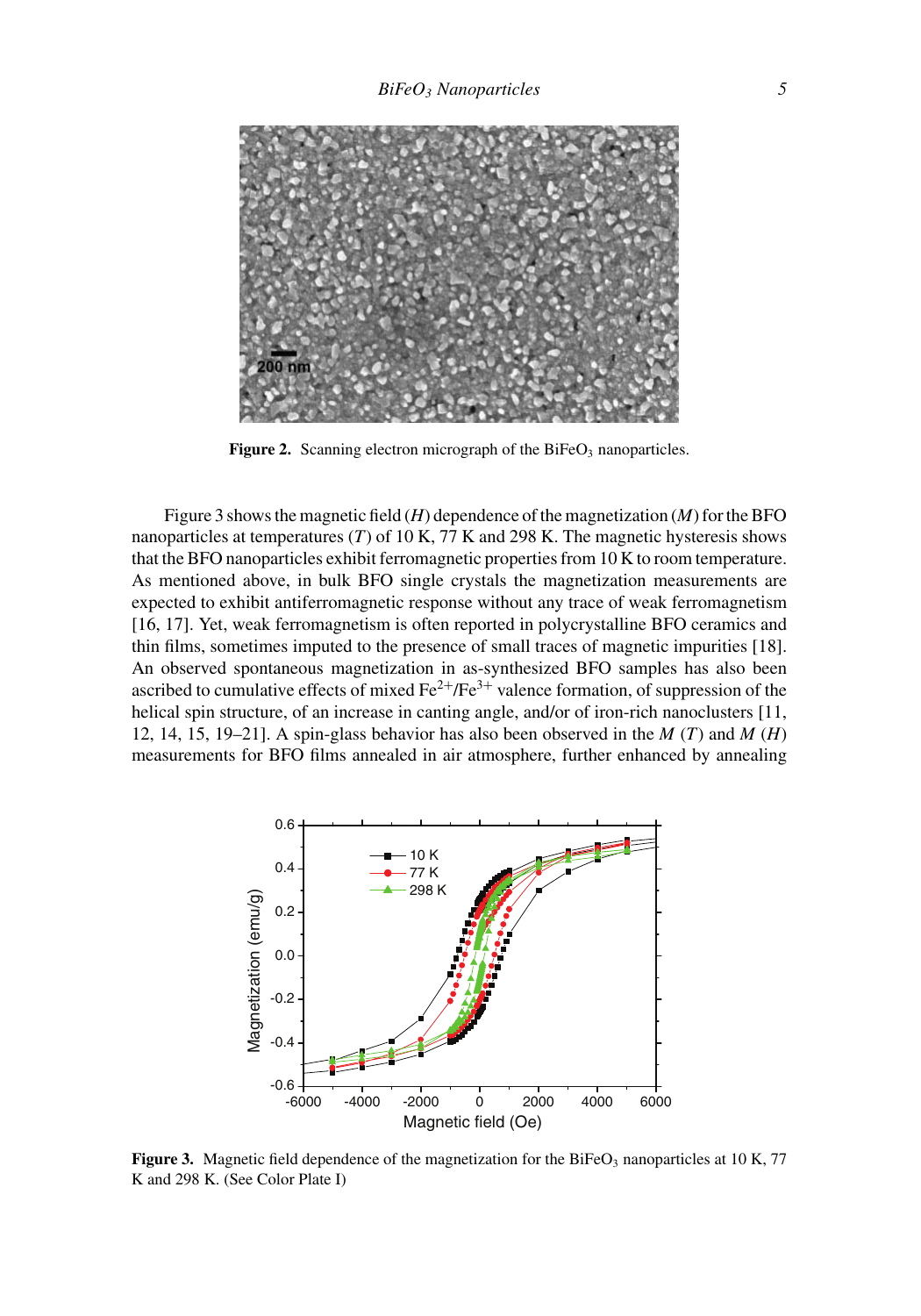| Element | Atomic $\%$ | Uncert. $%$ | Correction | k-Factor |
|---------|-------------|-------------|------------|----------|
| Fe(K)   | 50.28       | 2.97        | 0.99       | 1.451    |
| Bi(L)   | 49.71       | 4.50        | 0.75       | 6.708    |

**Table 1** Energy dispersive X-ray spectroscopy analysis of  $BiFeO<sub>3</sub>$  nanoparticles

the sample in an oxygen atmosphere and hence tentatively related to the formation of iron oxide nanoclusters or precipitates [14, 21]. In our case, the observed ferromagnetism can be attributed to a size effect resulting from the nanoparticle geometry. Indeed, according to the XRD and EDS analysis contained in Table I, no secondary phases are present, and the BFO nanoparticle composition was stoichiometric. Therefore, we impute the observation of ferromagnetism to nanoparticle size factors influencing the spin structure. The wavelength of the fully developed incommensurate cycloid spin structure in bulk BFO is 62 nm [22], larger than the scale of our BFO nanoparticles. So, the spin structure characteristic of antiferromagnetic bulk BFO is interrupted by the particle surface in the BFO nanoparticles, an effect that in thin films can be conducive to ferromagnetic behavior [14, 17].

Figure 4 shows the dependence on *T* of the magnetization *M* (*T*) under zero-fieldcooled (ZFC) and field-cooled (FC) conditions. The *M* (*T*) was measured under applied *H* of 5000 Oe. At 5000 Oe the saturation magnetization is not reached, as can be observed in Fig. 3. Yet, the low-*T* value for the magnetization measured in the present work,  $\sim$ 0.52 emu/g, is comparable to the  $\sim$  0.49 emu/g recently measured in nanocrystalline films under FC conditions [23]. *M* (*T*) in Fig. 4 moreover shows irreversibility between FC and ZFC conditions over a wide range of *T*, a clear indication of spin-glass-like behavior and a common point with Ref. 23. For BFO, spin-glass-like behavior has been observed in both single-crystal and thin film samples (see *e.g.* [24]). However, Fig. 4 contains evidence of spin-glass-like behavior in BFO nanoparticles. The unique long-range spiral spin structure characteristic of bulk BFO will lead to spin-glass behavior differing from Ising systems. The spin-glass behavior may have long-range Coulumbic contributions to the



**Figure 4.** Temperature dependence of the magnetization for the BiFeO<sub>3</sub> nanoparticles at an applied magnetic field of 5000 Oe, in zero-field-cooled (ZFC) and field-cooled (FC) conditions.